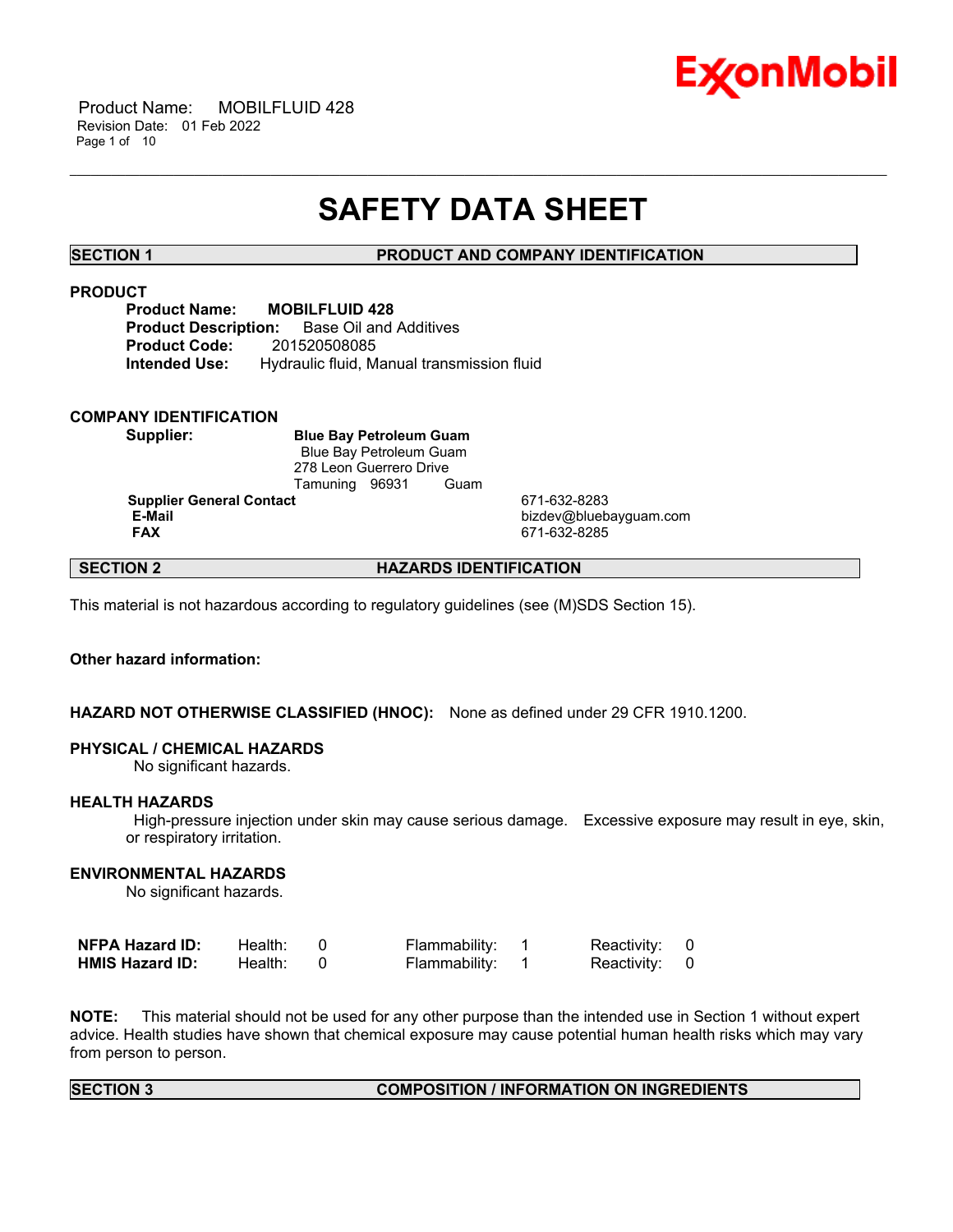

This material is defined as a mixture.

#### **Hazardous Substance(s) or Complex Substance(s) required for disclosure**

| <b>Name</b>                               | CAS#        | Concentration* | <b>GHS Hazard Codes</b> |
|-------------------------------------------|-------------|----------------|-------------------------|
| ICALCIUM BRANCHED CHAIN ALKARYL SULFONATE | 68610-84-4  | $- < 5\%$      | H317                    |
| ICALCIUM LONG CHAIN ALKARYL SULFONATE     | 722503-68-6 | $- < 5\%$      | H317                    |
| <b>IZINC ALKYLDITHIOPHOSPHATE</b>         | 68649-42-3  | $- < 2.5\%$    | H318, H401, H411        |

\_\_\_\_\_\_\_\_\_\_\_\_\_\_\_\_\_\_\_\_\_\_\_\_\_\_\_\_\_\_\_\_\_\_\_\_\_\_\_\_\_\_\_\_\_\_\_\_\_\_\_\_\_\_\_\_\_\_\_\_\_\_\_\_\_\_\_\_\_\_\_\_\_\_\_\_\_\_\_\_\_\_\_\_\_\_\_\_\_\_\_\_\_\_\_\_\_\_\_\_\_\_\_\_\_\_\_\_\_\_\_\_\_\_\_\_\_\_

\* All concentrations are percent by weight unless material is a gas. Gas concentrations are in percent by volume.

As per paragraph (i) of 29 CFR 1910.1200, formulation is considered a trade secret and specific chemical identity and exact percentage (concentration) of composition may have been withheld. Specific chemical identity and exact percentage composition will be provided to health professionals, employees, or designated representatives in accordance with applicable provisions of paragraph (i).

| <b>FIRST AID MEASURES</b><br><b>SECTION 4</b> |  |
|-----------------------------------------------|--|
|-----------------------------------------------|--|

#### **INHALATION**

Remove from further exposure. For those providing assistance, avoid exposure to yourself or others. Use adequate respiratory protection. If respiratory irritation, dizziness, nausea, or unconsciousness occurs, seek immediate medical assistance. If breathing has stopped, assist ventilation with a mechanical device or use mouth-to-mouth resuscitation.

### **SKIN CONTACT**

Wash contact areas with soap and water. If product is injected into or under the skin, or into any part of the body, regardless of the appearance of the wound or its size, the individual should be evaluated immediately by a physician as a surgical emergency. Even though initial symptoms from high pressure injection may be minimal or absent, early surgical treatment within the first few hours may significantly reduce the ultimate extent of injury.

#### **EYE CONTACT**

Flush thoroughly with water. If irritation occurs, get medical assistance.

#### **INGESTION**

First aid is normally not required. Seek medical attention if discomfort occurs.

**SECTION 5 FIRE FIGHTING MEASURES**

#### **EXTINGUISHING MEDIA**

**Appropriate Extinguishing Media:** Use water fog, foam, dry chemical or carbon dioxide (CO2) to extinguish flames.

**Inappropriate Extinguishing Media:** Straight Streams of Water

#### **FIRE FIGHTING**

**Fire Fighting Instructions:** Evacuate area. Prevent runoff from fire control or dilution from entering streams, sewers, or drinking water supply. Firefighters should use standard protective equipment and in enclosed spaces, self-contained breathing apparatus (SCBA). Use water spray to cool fire exposed surfaces and to protect personnel.

**Unusual Fire Hazards:** Pressurized mists may form a flammable mixture.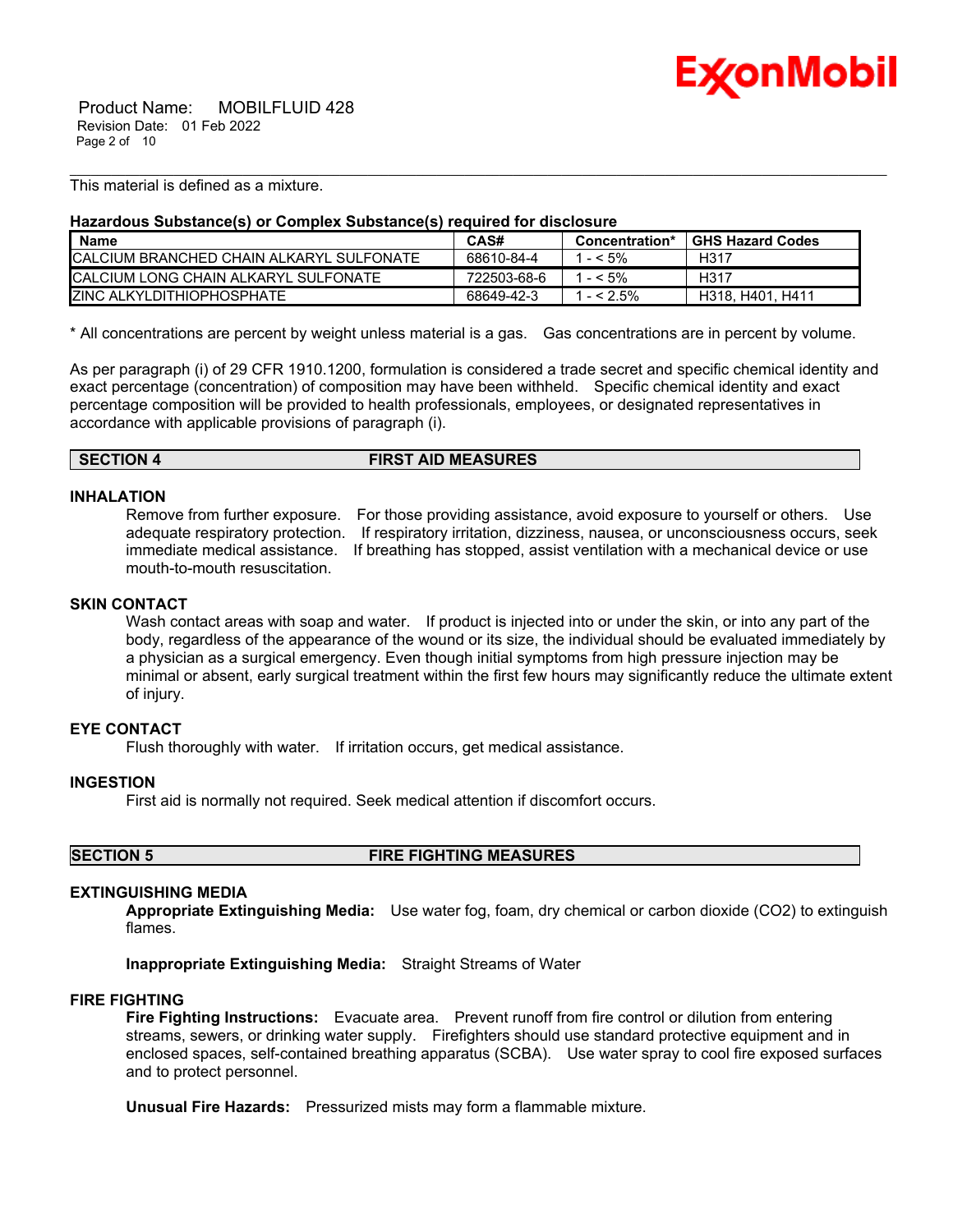

**Hazardous Combustion Products:** Aldehydes, Incomplete combustion products, Oxides of carbon, Smoke, Fume, Sulfur oxides

\_\_\_\_\_\_\_\_\_\_\_\_\_\_\_\_\_\_\_\_\_\_\_\_\_\_\_\_\_\_\_\_\_\_\_\_\_\_\_\_\_\_\_\_\_\_\_\_\_\_\_\_\_\_\_\_\_\_\_\_\_\_\_\_\_\_\_\_\_\_\_\_\_\_\_\_\_\_\_\_\_\_\_\_\_\_\_\_\_\_\_\_\_\_\_\_\_\_\_\_\_\_\_\_\_\_\_\_\_\_\_\_\_\_\_\_\_\_

#### **FLAMMABILITY PROPERTIES**

**Flash Point [Method]:** >200°C (392°F) [ASTM D-92] **Flammable Limits (Approximate volume % in air):** LEL: 0.9 UEL: 7.0 **Autoignition Temperature:** N/D

#### **SECTION 6 ACCIDENTAL RELEASE MEASURES**

#### **NOTIFICATION PROCEDURES**

In the event of a spill or accidental release, notify relevant authorities in accordance with all applicable regulations. US regulations require reporting releases of this material to the environment which exceed the applicable reportable quantity or oil spills which could reach any waterway including intermittent dry creeks. The National Response Center can be reached at (800)424-8802.

### **PROTECTIVE MEASURES**

Avoid contact with spilled material. See Section 5 for fire fighting information. See the Hazard Identification Section for Significant Hazards. See Section 4 for First Aid Advice. See Section 8 for advice on the minimum requirements for personal protective equipment. Additional protective measures may be necessary, depending on the specific circumstances and/or the expert judgment of the emergency responders.

For emergency responders: Respiratory protection: respiratory protection will be necessary only in special cases, e.g., formation of mists. Half-face or full-face respirator with filter(s) for dust/organic vapor or Self Contained Breathing Apparatus (SCBA) can be used depending on the size of spill and potential level of exposure. If the exposure cannot be completely characterized or an oxygen deficient atmosphere is possible or anticipated, SCBA is recommended. Work gloves that are resistant to hydrocarbons are recommended. Gloves made of polyvinyl acetate (PVA) are not water-resistant and are not suitable for emergency use. Chemical goggles are recommended if splashes or contact with eyes is possible. Small spills: normal antistatic work clothes are usually adequate. Large spills: full body suit of chemical resistant, antistatic material is recommended.

#### **SPILL MANAGEMENT**

**Land Spill:** Stop leak if you can do it without risk. Recover by pumping or with suitable absorbent.

**Water Spill:** Stop leak if you can do it without risk. Confine the spill immediately with booms. Warn other shipping. Remove from the surface by skimming or with suitable absorbents. Seek the advice of a specialist before using dispersants.

Water spill and land spill recommendations are based on the most likely spill scenario for this material; however, geographic conditions, wind, temperature, (and in the case of a water spill) wave and current direction and speed may greatly influence the appropriate action to be taken. For this reason, local experts should be consulted. Note: Local regulations may prescribe or limit action to be taken.

#### **ENVIRONMENTAL PRECAUTIONS**

Large Spills: Dike far ahead of liquid spill for later recovery and disposal. Prevent entry into waterways, sewers, basements or confined areas.

#### **SECTION 7 HANDLING AND STORAGE**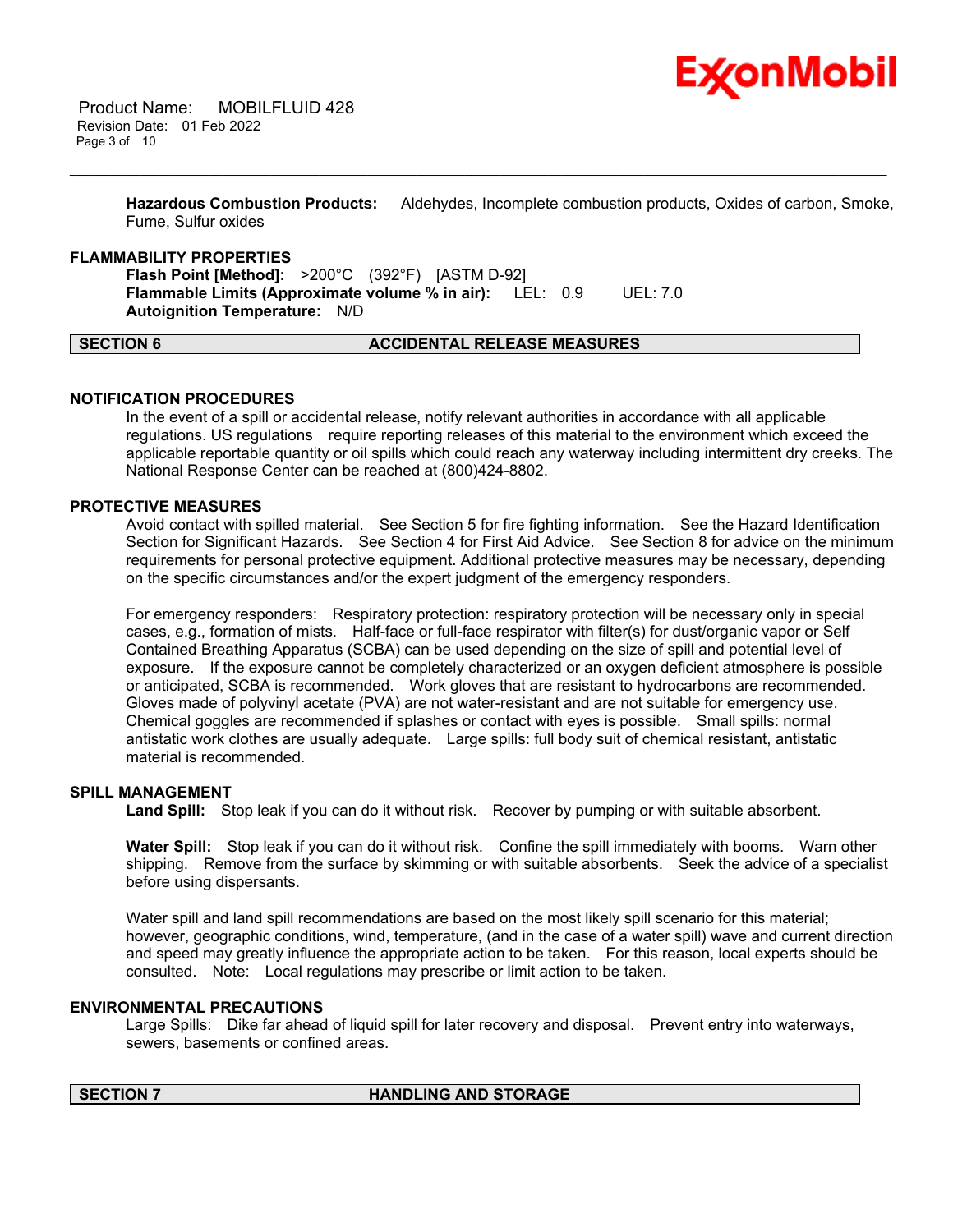

 Product Name: MOBILFLUID 428 Revision Date: 01 Feb 2022 Page 4 of 10

#### **HANDLING**

Prevent small spills and leakage to avoid slip hazard. Material can accumulate static charges which may cause an electrical spark (ignition source). When the material is handled in bulk, an electrical spark could ignite any flammable vapors from liquids or residues that may be present (e.g., during switch-loading operations). Use proper bonding and/or ground procedures. However, bonding and grounds may not eliminate the hazard from static accumulation. Consult local applicable standards for guidance. Additional references include American Petroleum Institute 2003 (Protection Against Ignitions Arising out of Static, Lightning and Stray Currents) or National Fire Protection Agency 77 (Recommended Practice on Static Electricity) or CENELEC CLC/TR 50404 (Electrostatics - Code of practice for the avoidance of hazards due to static electricity).

\_\_\_\_\_\_\_\_\_\_\_\_\_\_\_\_\_\_\_\_\_\_\_\_\_\_\_\_\_\_\_\_\_\_\_\_\_\_\_\_\_\_\_\_\_\_\_\_\_\_\_\_\_\_\_\_\_\_\_\_\_\_\_\_\_\_\_\_\_\_\_\_\_\_\_\_\_\_\_\_\_\_\_\_\_\_\_\_\_\_\_\_\_\_\_\_\_\_\_\_\_\_\_\_\_\_\_\_\_\_\_\_\_\_\_\_\_\_

**Static Accumulator:** This material is a static accumulator.

#### **STORAGE**

The type of container used to store the material may affect static accumulation and dissipation. Do not store in open or unlabelled containers. Keep away from incompatible materials.

### **SECTION 8 EXPOSURE CONTROLS / PERSONAL PROTECTION**

**Exposure limits/standards for materials that can be formed when handling this product:** When mists/aerosols can occur the following are recommended:  $5 \text{ mg/m}^3$  - ACGIH TLV (inhalable fraction),  $5 \text{ mg/m}^3$  - OSHA PEL.

NOTE: Limits/standards shown for guidance only. Follow applicable regulations.

No biological limits allocated.

#### **ENGINEERING CONTROLS**

The level of protection and types of controls necessary will vary depending upon potential exposure conditions. Control measures to consider:

No special requirements under ordinary conditions of use and with adequate ventilation.

#### **PERSONAL PROTECTION**

Personal protective equipment selections vary based on potential exposure conditions such as applications, handling practices, concentration and ventilation. Information on the selection of protective equipment for use with this material, as provided below, is based upon intended, normal usage.

**Respiratory Protection:** If engineering controls do not maintain airborne contaminant concentrations at a level which is adequate to protect worker health, an approved respirator may be appropriate. Respirator selection, use, and maintenance must be in accordance with regulatory requirements, if applicable. Types of respirators to be considered for this material include:

No special requirements under ordinary conditions of use and with adequate ventilation.

For high airborne concentrations, use an approved supplied-air respirator, operated in positive pressure mode. Supplied air respirators with an escape bottle may be appropriate when oxygen levels are inadequate, gas/vapor warning properties are poor, or if air purifying filter capacity/rating may be exceeded.

**Hand Protection:** Any specific glove information provided is based on published literature and glove manufacturer data. Glove suitability and breakthrough time will differ depending on the specific use conditions.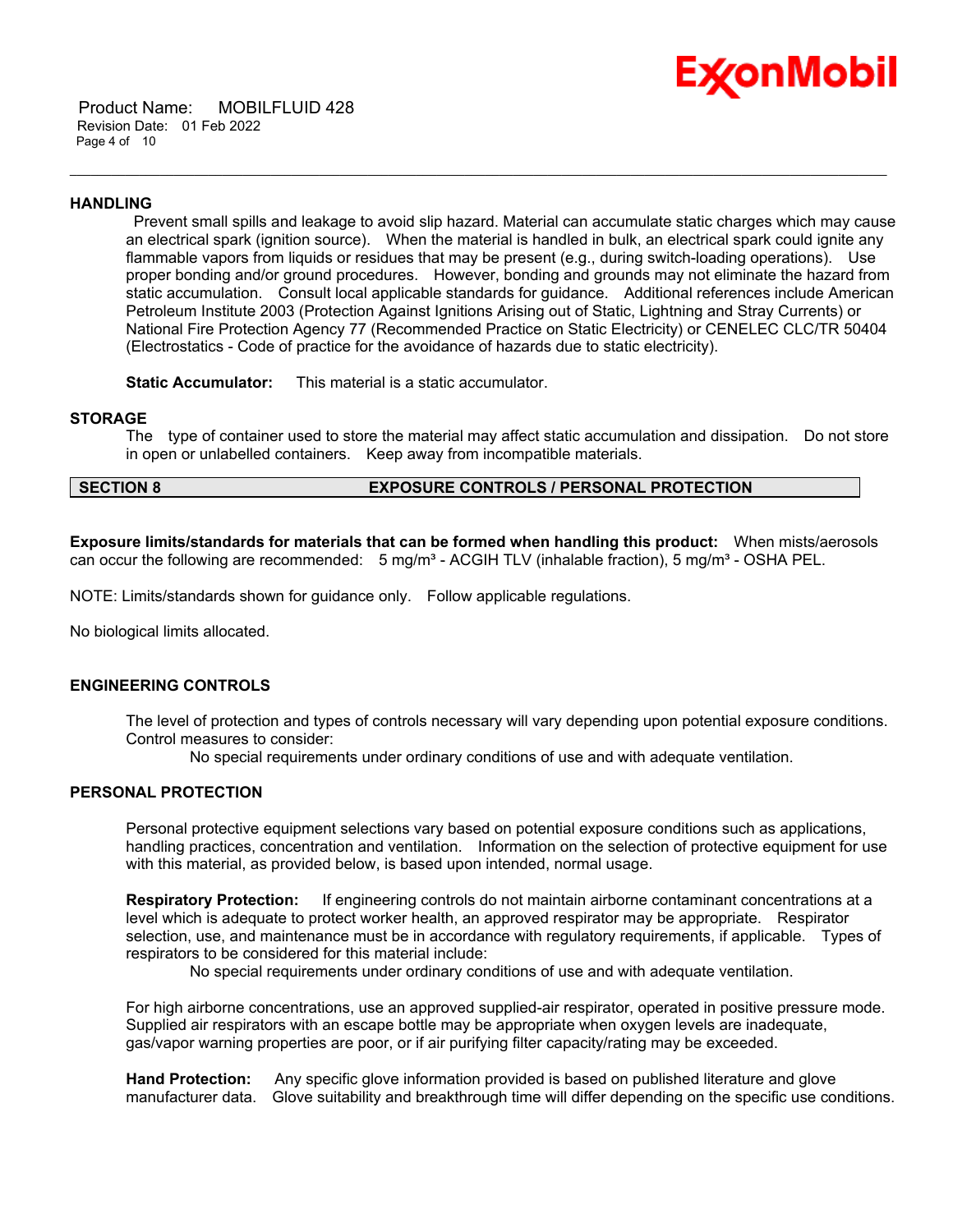

 Product Name: MOBILFLUID 428 Revision Date: 01 Feb 2022 Page 5 of 10

> Contact the glove manufacturer for specific advice on glove selection and breakthrough times for your use conditions. Inspect and replace worn or damaged gloves. The types of gloves to be considered for this material include:

\_\_\_\_\_\_\_\_\_\_\_\_\_\_\_\_\_\_\_\_\_\_\_\_\_\_\_\_\_\_\_\_\_\_\_\_\_\_\_\_\_\_\_\_\_\_\_\_\_\_\_\_\_\_\_\_\_\_\_\_\_\_\_\_\_\_\_\_\_\_\_\_\_\_\_\_\_\_\_\_\_\_\_\_\_\_\_\_\_\_\_\_\_\_\_\_\_\_\_\_\_\_\_\_\_\_\_\_\_\_\_\_\_\_\_\_\_\_

No protection is ordinarily required under normal conditions of use.

**Eye Protection:** If contact is likely, safety glasses with side shields are recommended.

**Skin and Body Protection:** Any specific clothing information provided is based on published literature or manufacturer data. The types of clothing to be considered for this material include:

No skin protection is ordinarily required under normal conditions of use. In accordance with good industrial hygiene practices, precautions should be taken to avoid skin contact.

**Specific Hygiene Measures:** Always observe good personal hygiene measures, such as washing after handling the material and before eating, drinking, and/or smoking. Routinely wash work clothing and protective equipment to remove contaminants. Discard contaminated clothing and footwear that cannot be cleaned. Practice good housekeeping.

#### **ENVIRONMENTAL CONTROLS**

Comply with applicable environmental regulations limiting discharge to air, water and soil. Protect the environment by applying appropriate control measures to prevent or limit emissions.

#### **SECTION 9 PHYSICAL AND CHEMICAL PROPERTIES**

**Note: Physical and chemical properties are provided for safety, health and environmental considerations only and may not fully represent product specifications. Contact the Supplier for additional information.**

#### **GENERAL INFORMATION**

**Physical State:** Liquid **Color:** Pale Yellow **Odor:** Characteristic **Odor Threshold:** N/D

#### **IMPORTANT HEALTH, SAFETY, AND ENVIRONMENTAL INFORMATION**

**Relative Density (at 15 °C):** 0.866 **Flammability (Solid, Gas):** N/A **Flash Point [Method]:** >200°C (392°F) [ASTM D-92] **Flammable Limits (Approximate volume % in air):** LEL: 0.9 UEL: 7.0 **Autoignition Temperature:** N/D **Boiling Point / Range:** > 316°C (601°F) **Decomposition Temperature:** N/D **Vapor Density (Air = 1):** > 2 at 101 kPa **Vapor Pressure:** < 0.013 kPa (0.1 mm Hg) at 20 °C **Evaporation Rate (n-butyl acetate = 1):** N/D **pH:** N/A **Log Pow (n-Octanol/Water Partition Coefficient):** > 3.5 **Solubility in Water:** Negligible **Viscosity:** >58 cSt (58 mm2/sec) at 40 °C | >8 cSt (8 mm2/sec) at 100 °C [ASTM D 445] **Oxidizing Properties:** See Hazards Identification Section.

### **OTHER INFORMATION**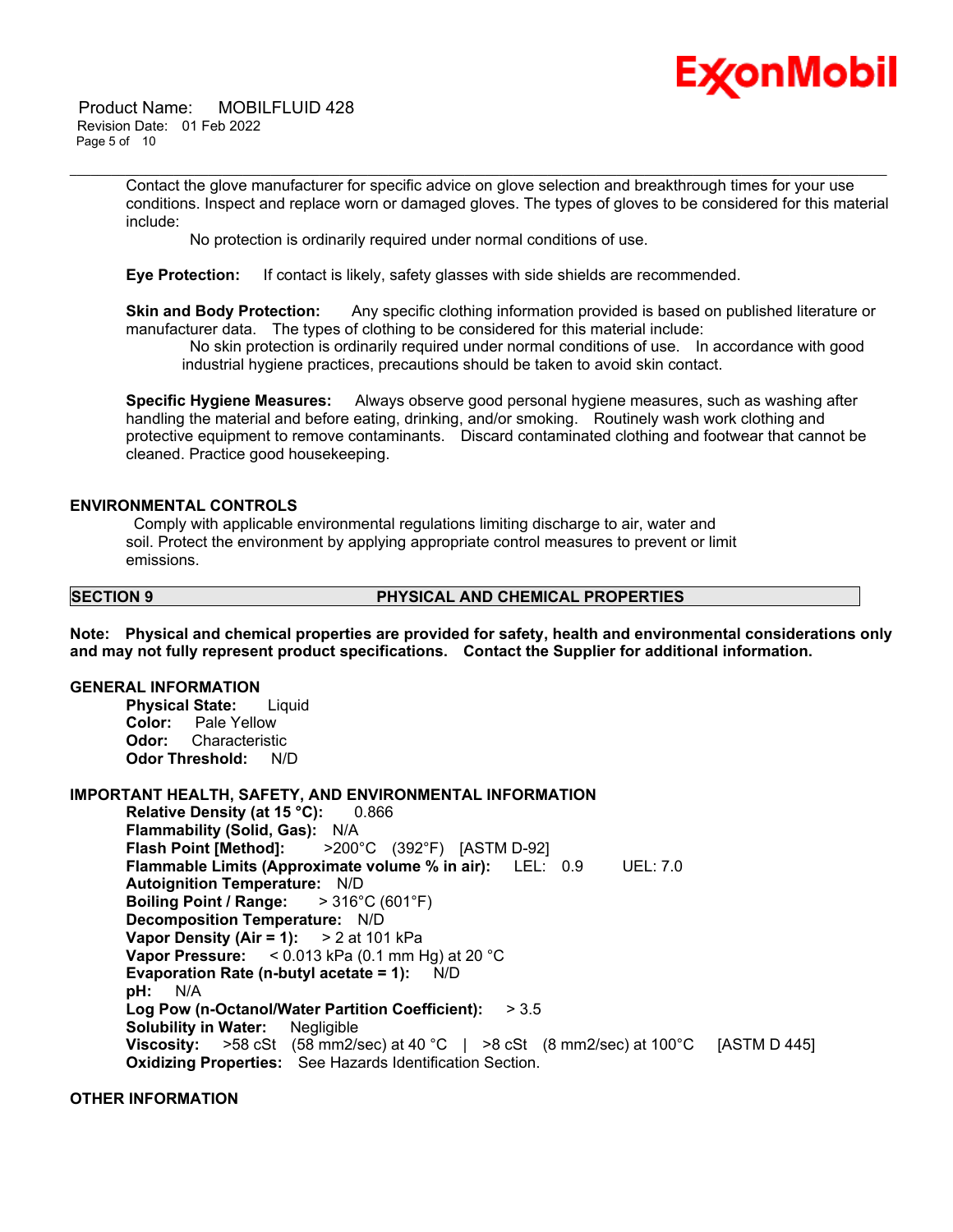

 Product Name: MOBILFLUID 428 Revision Date: 01 Feb 2022 Page 6 of 10

> **Freezing Point:** N/D **Melting Point:** N/A **Pour Point:** -36°C (-33°F) **DMSO Extract (mineral oil only), IP-346:** < 3 %wt

#### **SECTION 10 STABILITY AND REACTIVITY**

\_\_\_\_\_\_\_\_\_\_\_\_\_\_\_\_\_\_\_\_\_\_\_\_\_\_\_\_\_\_\_\_\_\_\_\_\_\_\_\_\_\_\_\_\_\_\_\_\_\_\_\_\_\_\_\_\_\_\_\_\_\_\_\_\_\_\_\_\_\_\_\_\_\_\_\_\_\_\_\_\_\_\_\_\_\_\_\_\_\_\_\_\_\_\_\_\_\_\_\_\_\_\_\_\_\_\_\_\_\_\_\_\_\_\_\_\_\_

**REACTIVITY:** See sub-sections below.

**STABILITY:** Material is stable under normal conditions.

**CONDITIONS TO AVOID:** Excessive heat. High energy sources of ignition.

**MATERIALS TO AVOID:** Strong oxidizers

**HAZARDOUS DECOMPOSITION PRODUCTS:** Material does not decompose at ambient temperatures.

**POSSIBILITY OF HAZARDOUS REACTIONS:** Hazardous polymerization will not occur.

### **SECTION 11 TOXICOLOGICAL INFORMATION**

### **INFORMATION ON TOXICOLOGICAL EFFECTS**

| <b>Hazard Class</b>                                               | <b>Conclusion / Remarks</b>                                                                        |
|-------------------------------------------------------------------|----------------------------------------------------------------------------------------------------|
| <b>Inhalation</b>                                                 |                                                                                                    |
| Acute Toxicity: No end point data for<br>material.                | Minimally Toxic. Based on assessment of the components.                                            |
| Irritation: No end point data for material.                       | Negligible hazard at ambient/normal handling temperatures.                                         |
| Ingestion                                                         |                                                                                                    |
| Acute Toxicity: No end point data for<br>material.                | Minimally Toxic. Based on assessment of the components.                                            |
| <b>Skin</b>                                                       |                                                                                                    |
| Acute Toxicity: No end point data for<br>lmaterial.               | Minimally Toxic. Based on assessment of the components.                                            |
| Skin Corrosion/Irritation: No end point data<br>for material.     | Negligible irritation to skin at ambient temperatures. Based on<br>assessment of the components.   |
| <b>Eye</b>                                                        |                                                                                                    |
| Serious Eye Damage/Irritation: No end point<br>data for material. | May cause mild, short-lasting discomfort to eyes. Based on<br>assessment of the components.        |
| <b>Sensitization</b>                                              |                                                                                                    |
| Respiratory Sensitization: No end point data<br>for material.     | Not expected to be a respiratory sensitizer.                                                       |
| Skin Sensitization: No end point data for<br>material.            | Not expected to be a skin sensitizer. Based on assessment of the<br>components.                    |
| Aspiration: Data available.                                       | Not expected to be an aspiration hazard. Based on physico-<br>chemical properties of the material. |
| Germ Cell Mutagenicity: No end point data<br>for material.        | Not expected to be a germ cell mutagen. Based on assessment of<br>the components.                  |
| Carcinogenicity: No end point data for<br>material.               | Not expected to cause cancer. Based on assessment of the<br>components.                            |
| Reproductive Toxicity: No end point data<br>for material.         | Not expected to be a reproductive toxicant. Based on assessment<br>of the components.              |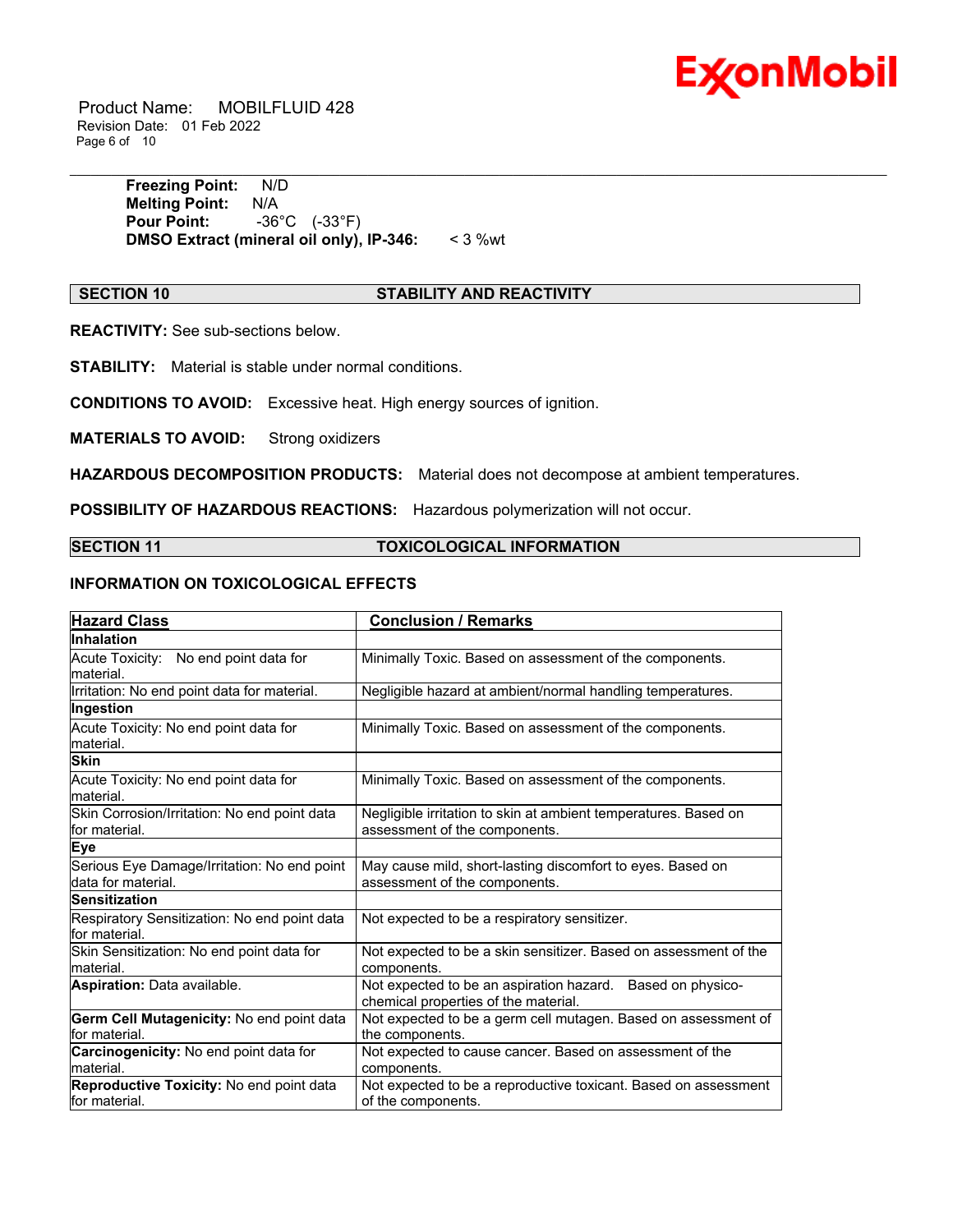

 Product Name: MOBILFLUID 428 Revision Date: 01 Feb 2022 Page 7 of 10

| Lactation: No end point data for material.            | Not expected to cause harm to breast-fed children.                                                                |
|-------------------------------------------------------|-------------------------------------------------------------------------------------------------------------------|
| Specific Target Organ Toxicity (STOT)                 |                                                                                                                   |
| Single Exposure: No end point data for<br>material.   | Not expected to cause organ damage from a single exposure.                                                        |
| Repeated Exposure: No end point data for<br>material. | Not expected to cause organ damage from prolonged or repeated<br>exposure. Based on assessment of the components. |

## **OTHER INFORMATION**

#### **For the product itself:**

Component concentrations in this formulation would not be expected to cause skin sensitization, based on tests of the components, this formulation, or similar formulations.

#### **Contains:**

Base oil severely refined: Not carcinogenic in animal studies. Representative material passes IP-346, Modified Ames test, and/or other screening tests. Dermal and inhalation studies showed minimal effects; lung non-specific infiltration of immune cells, oil deposition and minimal granuloma formation. Not sensitizing in test animals.

#### **The following ingredients are cited on the lists below:** None.

|                | --REGULATORY LISTS SEARCHED-- |               |
|----------------|-------------------------------|---------------|
| $1 =$ NTP CARC | $3 = IARC 1$                  | $5 = IARC2B$  |
| $2 = NTP$ SUS  | $4 = IARC 2A$                 | 6 = OSHA CARC |

### **SECTION 12 ECOLOGICAL INFORMATION**

The information given is based on data for the material, components of the material, or for similar materials, through the application of bridging principals.

#### **ECOTOXICITY**

Material -- Not expected to be harmful to aquatic organisms.

#### **MOBILITY**

 Base oil component -- Low solubility and floats and is expected to migrate from water to the land. Expected to partition to sediment and wastewater solids.

### **PERSISTENCE AND DEGRADABILITY**

**Biodegradation:**

Base oil component -- Expected to be inherently biodegradable

#### **BIOACCUMULATION POTENTIAL**

 Base oil component -- Has the potential to bioaccumulate, however metabolism or physical properties may reduce the bioconcentration or limit bioavailability.

### **SECTION 13 DISPOSAL CONSIDERATIONS**

Disposal recommendations based on material as supplied. Disposal must be in accordance with current applicable laws and regulations, and material characteristics at time of disposal.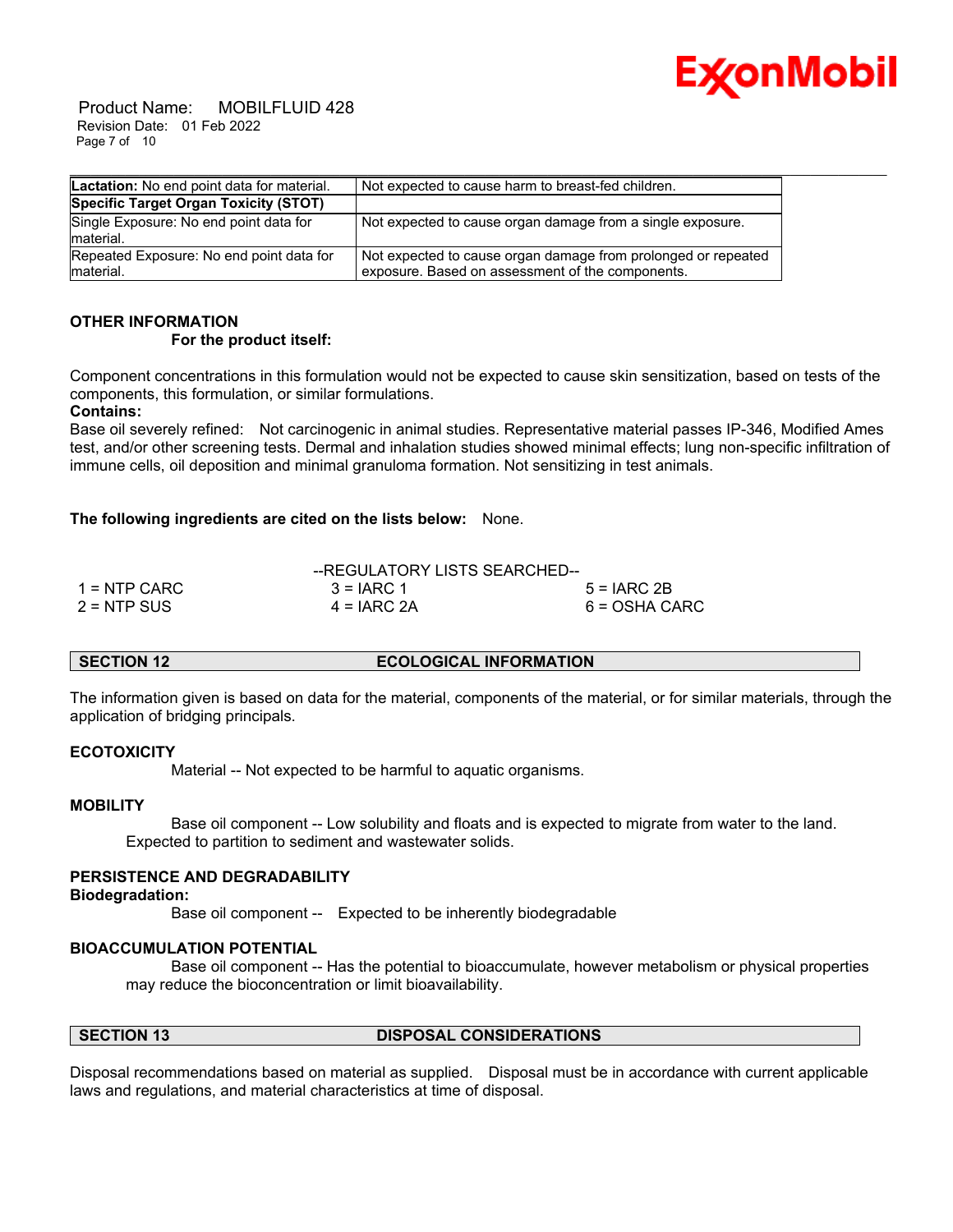

 Product Name: MOBILFLUID 428 Revision Date: 01 Feb 2022 Page 8 of 10

#### **DISPOSAL RECOMMENDATIONS**

Product is suitable for burning in an enclosed controlled burner for fuel value or disposal by supervised incineration at very high temperatures to prevent formation of undesirable combustion products.

\_\_\_\_\_\_\_\_\_\_\_\_\_\_\_\_\_\_\_\_\_\_\_\_\_\_\_\_\_\_\_\_\_\_\_\_\_\_\_\_\_\_\_\_\_\_\_\_\_\_\_\_\_\_\_\_\_\_\_\_\_\_\_\_\_\_\_\_\_\_\_\_\_\_\_\_\_\_\_\_\_\_\_\_\_\_\_\_\_\_\_\_\_\_\_\_\_\_\_\_\_\_\_\_\_\_\_\_\_\_\_\_\_\_\_\_\_\_

### **REGULATORY DISPOSAL INFORMATION**

RCRA Information: The unused product, in our opinion, is not specifically listed by the EPA as a hazardous waste (40 CFR, Part 261D), nor is it formulated to contain materials which are listed as hazardous wastes. It does not exhibit the hazardous characteristics of ignitability, corrositivity or reactivity and is not formulated with contaminants as determined by the Toxicity Characteristic Leaching Procedure (TCLP). However, used product may be regulated.

**Empty Container Warning** Empty Container Warning (where applicable): Empty containers may contain residue and can be dangerous. Do not attempt to refill or clean containers without proper instructions. Empty drums should be completely drained and safely stored until appropriately reconditioned or disposed. Empty containers should be taken for recycling, recovery, or disposal through suitably qualified or licensed contractor and in accordance with governmental regulations. DO NOT PRESSURISE, CUT, WELD, BRAZE, SOLDER, DRILL, GRIND, OR EXPOSE SUCH CONTAINERS TO HEAT, FLAME, SPARKS, STATIC ELECTRICITY, OR OTHER SOURCES OF IGNITION. THEY MAY EXPLODE AND CAUSE INJURY OR DEATH.

| <b>SECTION 14</b>                              | <b>TRANSPORT INFORMATION</b>                           |  |  |
|------------------------------------------------|--------------------------------------------------------|--|--|
| LAND (DOT):                                    | Not Regulated for Land Transport                       |  |  |
| <b>LAND (TDG):</b>                             | Not Regulated for Land Transport                       |  |  |
| <b>SEA (IMDG):</b>                             | Not Regulated for Sea Transport according to IMDG-Code |  |  |
|                                                | <b>Marine Pollutant:</b><br>No.                        |  |  |
| AIR (IATA):<br>Not Regulated for Air Transport |                                                        |  |  |
| <b>SECTION 15</b>                              | <b>REGULATORY INFORMATION</b>                          |  |  |

**OSHA HAZARD COMMUNICATION STANDARD:** This material is not considered hazardous in accordance with OSHA HazCom 2012, 29 CFR 1910.1200.

**Listed or exempt from listing/notification on the following chemical inventories:** AIIC, DSL, ENCS, ISHL, KECI, PICCS, TCSI, TSCA

**SARA 302:** No chemicals in this material are subject to the reporting requirements of SARA Title III, Section 302

**SARA (311/312) REPORTABLE GHS HAZARD CLASSES:** None.

### **SARA (313) TOXIC RELEASE INVENTORY:**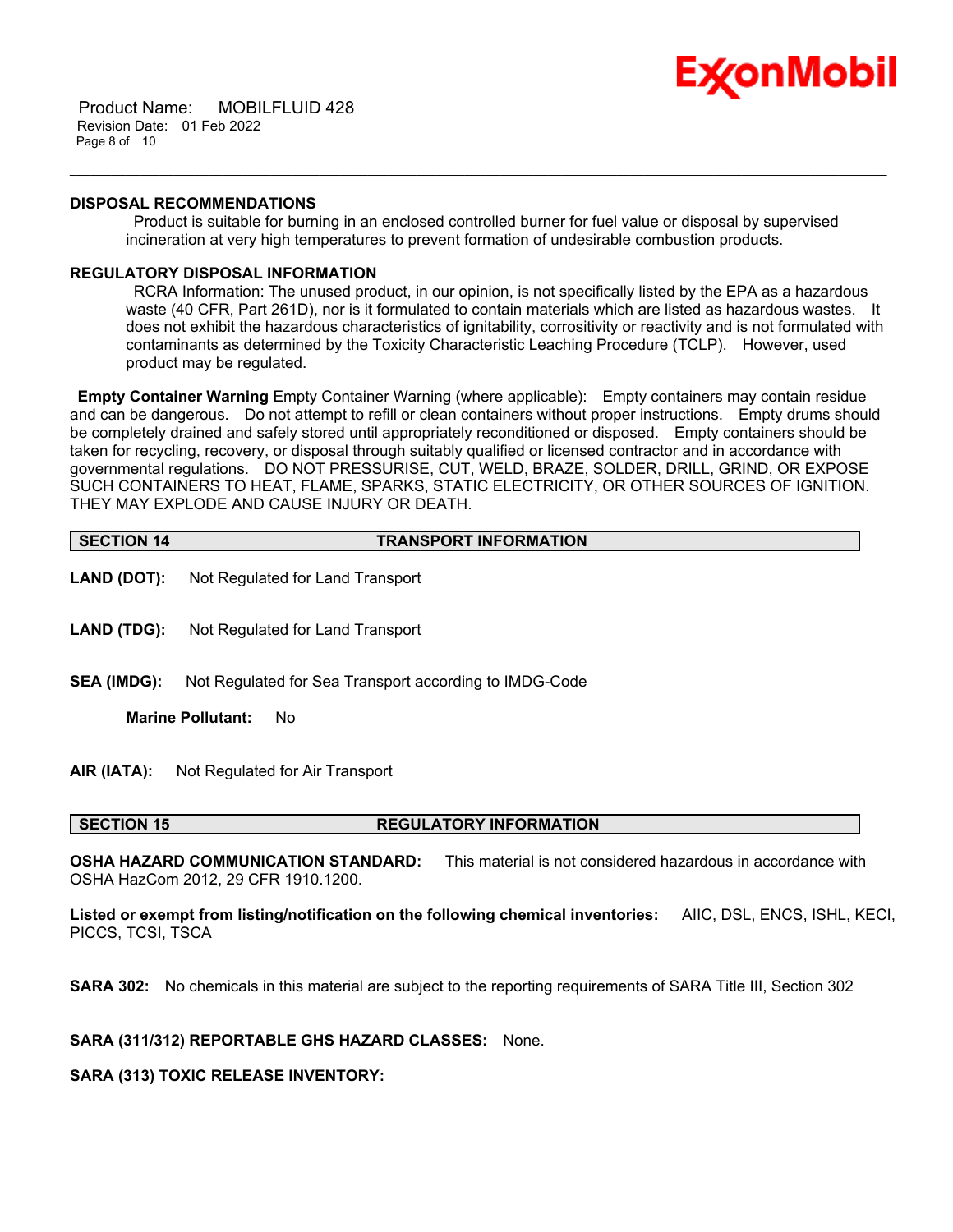

 Product Name: MOBILFLUID 428 Revision Date: 01 Feb 2022 Page 9 of 10

| <b>Chemical Name</b>                            | <b>CAS Number</b> | ™vpical Value |  |
|-------------------------------------------------|-------------------|---------------|--|
| <b>ZINC ALKYLDIT</b><br><b>OPHOSPHATF</b><br>ΉΙ | 68649-42-3        | 2.5%          |  |

#### **The following ingredients are cited on the lists below:**

| <b>Chemical Name</b>                                                           | <b>CAS Number</b> | <b>List Citations</b> |
|--------------------------------------------------------------------------------|-------------------|-----------------------|
| <b>ISEVERELY HYDROTREATED</b><br><b>IHEAVY PARAFFINIC</b><br><b>DISTILLATE</b> | 64742-54-7        | 17, 18, 19            |
| <b>SEVERELY HYDROTREATED</b><br><b>IHEAVY PARAFFINIC</b><br><b>IDISTILLATE</b> | 64742-54-7        | 19                    |
| ZINC ALKYLDITHIOPHOSPHATE   68649-42-3                                         |                   | 13, 15, 17, 18, 19    |

#### --REGULATORY LISTS SEARCHED--

| 1 = ACGIH ALL  | $6 = TSCA$ 5a2     | $11 = CA$ P65 REPRO | $16 = MN$ RTK |
|----------------|--------------------|---------------------|---------------|
| $2 = ACGIH A1$ | $7 = TSCA5e$       | $12$ = CA RTK       | $17 = NJ RTK$ |
| $3 = ACGIH A2$ | $8 = TSCA6$        | $13 = IL$ RTK       | $18 = PA RTK$ |
| $4 = OSHA Z$   | $9 = TSCA 12b$     | $14 = I A RTK$      | 19 = RI RTK   |
| $5 = TSCA4$    | $10 = CA$ P65 CARC | $15 = M1 293$       |               |

Code key: CARC=Carcinogen; REPRO=Reproductive

#### **SECTION 16 OTHER INFORMATION**

 $N/D$  = Not determined,  $N/A$  = Not applicable

#### **KEY TO THE H-CODES CONTAINED IN SECTION 3 OF THIS DOCUMENT (for information only):**

H317: May cause allergic skin reaction; Skin Sensitization, Cat 1

H318: Causes serious eye damage; Serious Eye Damage/Irr, Cat 1

H401: Toxic to aquatic life; Acute Env Tox, Cat 2

H411: Toxic to aquatic life with long lasting effects; Chronic Env Tox, Cat 2

#### **THIS SAFETY DATA SHEET CONTAINS THE FOLLOWING REVISIONS:**

No revision information

-----------------------------------------------------------------------------------------------------------------------------------------------------

The information and recommendations contained herein are, to the best of ExxonMobil's knowledge and belief, accurate and reliable as of the date issued. You can contact ExxonMobil to insure that this document is the most current available from ExxonMobil. The information and recommendations are offered for the user's consideration and examination. It is the user's responsibility to satisfy itself that the product is suitable for the intended use. If buyer repackages this product, it is the user's responsibility to insure proper health, safety and other necessary information is included with and/or on the container. Appropriate warnings and safe-handling procedures should be provided to handlers and users. Alteration of this document is strictly prohibited. Except to the extent required by law, republication or retransmission of this document, in whole or in part, is not permitted. The term, "ExxonMobil" is used for convenience, and may include any one or more of ExxonMobil Chemical Company, Exxon Mobil Corporation, or any affiliates in which they directly or indirectly hold any interest.